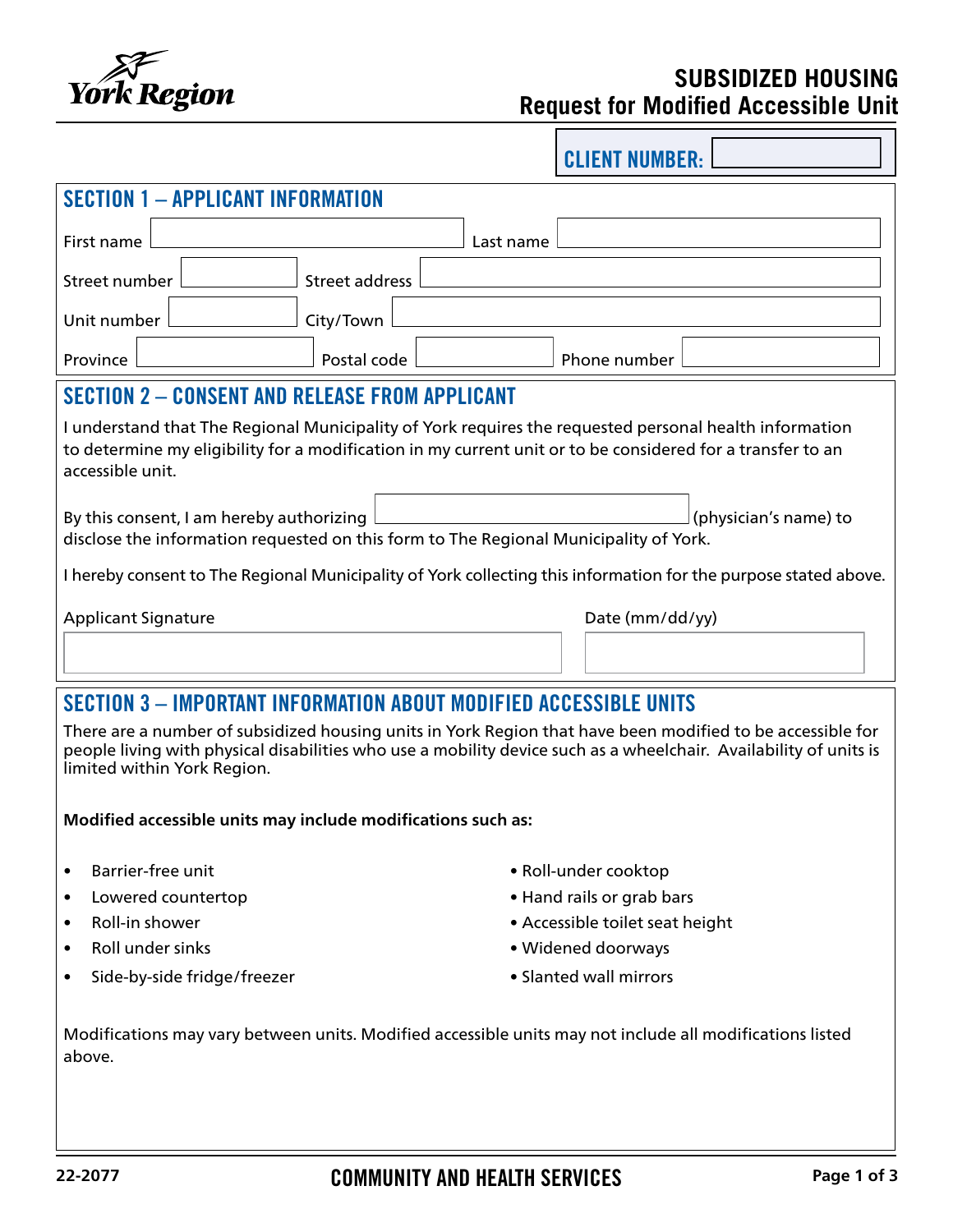

#### **To be eligible for a modified accessible unit:**

- An applicant must have an eligible application on York Region's subsidized housing wait list.
- One or more household members requires accessibility modifications as a result of a condition that requires the permanent or regular use of a wheelchair. The use of a scooter or walker does not necessarily qualify an applicant for a modified accessible unit.
- The household member requiring the modified accessible unit must be able to live independently or has the necessary supports in place to be able to live independently.

Community housing providers do not provide support services. If support services are required, they must be arranged by the applicant to be eligible for subsidized housing.

Applicants must notify Housing Access if your needs change or if any of your information changes within 30 days of the change.

## SECTION 4 – MODIFIED ACCESSIBLE UNIT ASSESSMENT (TO BE COMPLETED BY PHYSICIAN)

Your patient is requesting a modified accessible unit in subsidized housing in York Region.

### **1. Does your patient require a mobility device?**

 $\Box$  Yes  $\Box$  No

 $\Box$  Yes  $\Box$  No

If yes, please indicate:

 $\square$  Wheelchair  $\square$  Scooter  $\square$  Walker  $\square$  Other

Please note: the use of a scooter or walker does not necessarily qualify a patient for a modified accessible unit

**2. Does your patient require the use of a mobility device on a permanent or temporary basis?**

 $\square$  Permanent  $\square$  Temporary If temporary, what is the expected duration?  $\_\_$ 

**3. Does your patient have a deteriorating medical condition that will increase the need for unit modifications over time?** 

If yes, please indicate the modifications that are expected and indicate the time frame: